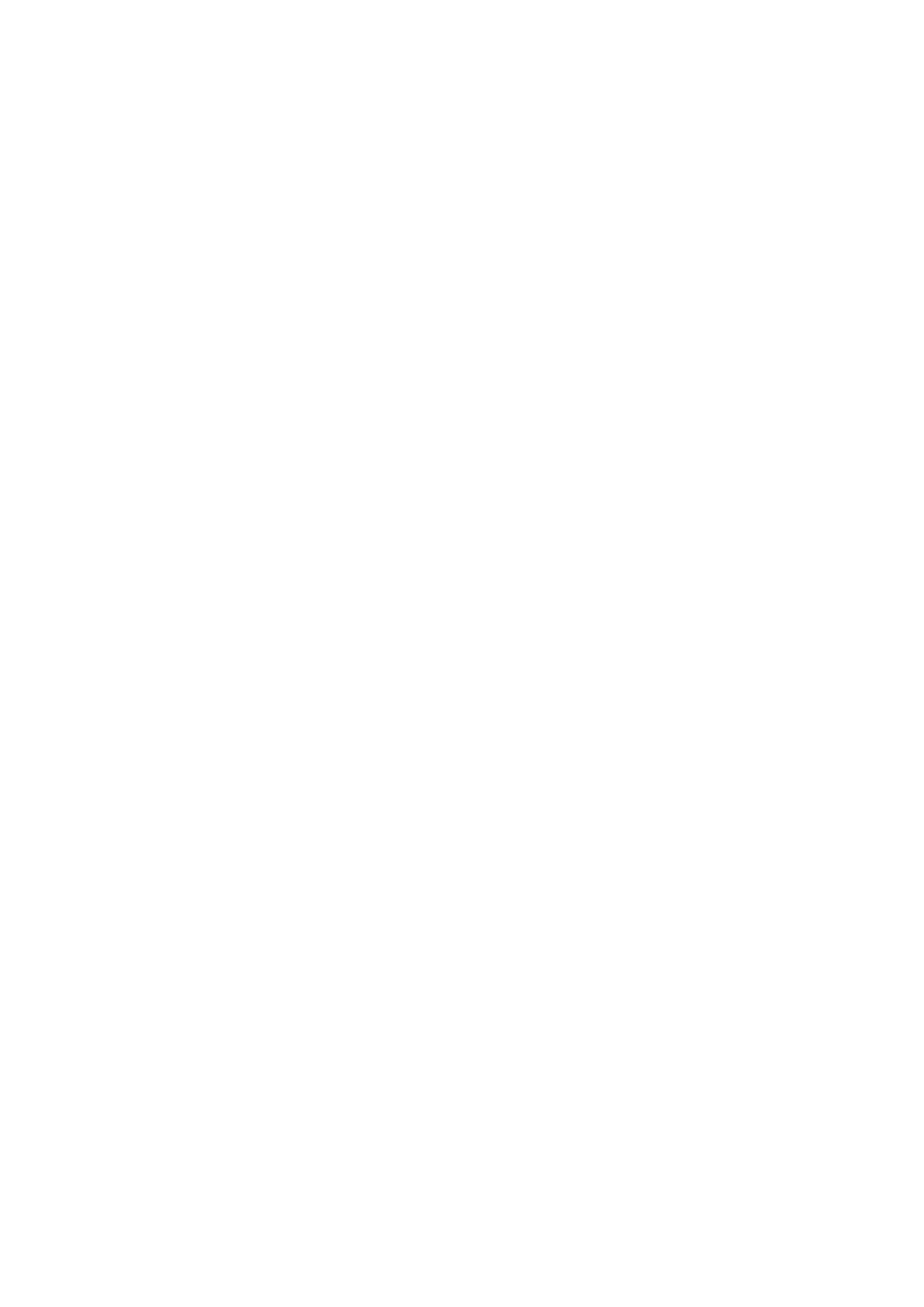

#### **1 Welcome**

Chairperson I Fordham opened the hui and welcomed everyone in attendance. Member V Toki led the meeting in a karakia.

Note: A roll call was conducted by Chairperson I Fordham that ascertained the following members were in attendance at the commencement of the meeting:

| <b>Member</b>                 | <b>Attendance</b> |
|-------------------------------|-------------------|
| Chairperson Izzy Fordham      |                   |
| Deputy Chairperson Luke Coles |                   |
| <b>Member Sue Daly</b>        |                   |
| Member Patrick O'Shea         |                   |
| Member Valmaine Toki          |                   |

#### **2 Apologies**

There were no apologies.

#### **3 Declaration of Interest**

There were no declarations of interest.

# **4 Confirmation of Minutes**

Resolution number GBI/2022/21

MOVED by Chairperson I Fordham, seconded by Deputy Chairperson L Coles:

#### **That the Aotea / Great Barrier Local Board:**

**a) confirm the ordinary minutes of its meeting, held on Tuesday, 22 February 2022, including the confidential section, as true and correct.**

## **CARRIED**

#### **5 Leave of Absence**

There were no leaves of absence.

#### **6 Acknowledgements**

## **6.1 Obituary - Bob Whitmore**

The Aotea / Great Barrier Local Board acknowledged the passing of Bob Whitmore with a minute's silence.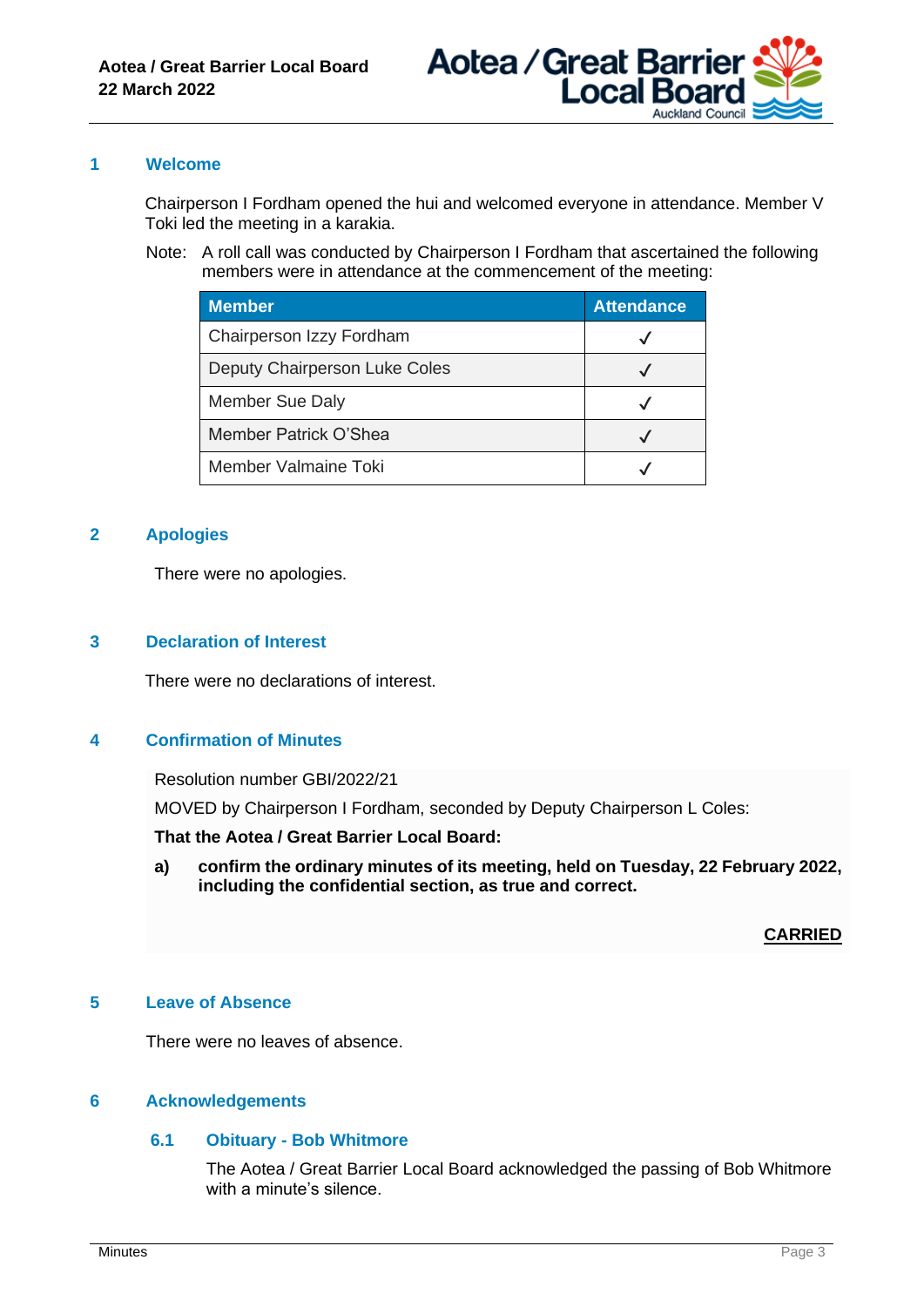

Resolution number GBI/2022/22

MOVED by Chairperson I Fordham, seconded by Deputy Chairperson L Coles:

**That the Aotea / Great Barrier Local Board:**

**a) express its condolences to the whanau and friends of Bob Whitmore who recently passed away.**

**CARRIED**

#### **7 Petitions**

There were no petitions.

#### **8 Deputations**

There were no deputations.

#### **9 Public Forum**

There was no public forum.

#### **10 Extraordinary Business**

There was no extraordinary business.

#### **11 Notices of Motion**

Under Standing Order 2.5.1 (Aotea / Great Barrier Local Board, resolution number GBI/2020/21) a Notice of Motion has been received from Chairperson Izzy Fordham for consideration under item 14.

#### **12 Environmental agency and community group reports**

Bridget Pancoust - Glenfern Operations Manager was in attendance to speak to item a) ii).

Resolution number GBI/2022/23

MOVED by Chairperson I Fordham, seconded by Member S Daly:

#### **That the Aotea / Great Barrier Local Board:**

#### **a) note the following:**

- **i) Aotea Great Barrier Environmental Trust Annual Members Report 2021**
- **ii) Glenfern Sanctuary update**
- **iii) Aotea / Great Barrier Natural Environment-Islands monthly update – February 2022 report.**

## **CARRIED**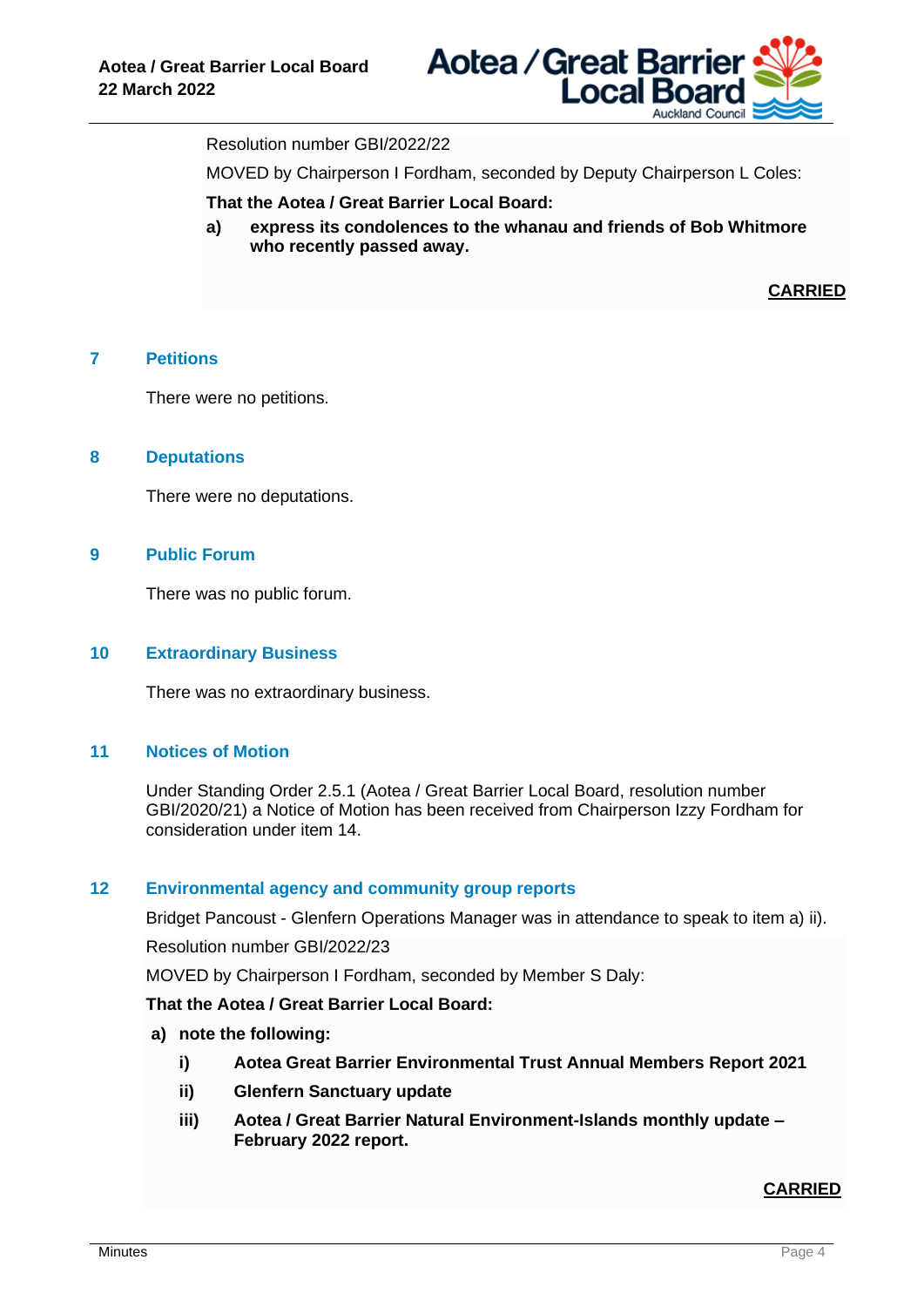

## **13 Local Ward Area Councillor's Update**

Resolution number GBI/2022/24

MOVED by Chairperson I Fordham, seconded by Member P O'Shea:

#### **That the Aotea / Great Barrier Local Board:**

**a) receive the verbal and written report update from the Waitematā and Gulf Ward Councillor, Pippa Coom.**

# **CARRIED**

#### **14 Notice of Motion - Chairperson Izzy Fordham - Helipad consents**

The community private helipad petition and Environmental Defence Society letter was tabled. A copy of the tabled documents have been placed on the official minutes and are available on the Auckland Council website as a minutes attachment.

Note: changes to the original recommendation with inclusion of new clause e).

Resolution number GBI/2022/25

MOVED by Chairperson I Fordham, seconded by Member V Toki:

**That the Aotea / Great Barrier Local Board:**

- **a) receive the Notice of Motion including all attached supporting information and tabled petition and Environmental Defence Society letter.**
- **b) request the Chief Planning Officer to initiate an immediate review of the Hauraki Gulf Islands District Plan (HGI Plan) to enable full public notification of all private helipad consents, investigation into the cumulative effects of private helicopter movements, and recognition of the lack of enforcement/monitoring.**
- **c) request the Chief Planning Officer and/or Director Regulatory Services to enable all private helipad resource consents applications be fully notified under consideration of special circumstances under section 95A (4) of the RMA while the HGI Plan is under review (as requested in b).**
- **d) request the Chief Planning Officer to urgently address the significant gaps in relation to protecting sites and places of significance to mana whenua.**
- **e) acknowledge Waiheke Local Board resolutions (WHK/2021/178) and Waitematā Local Board resolutions (WTM/2021/298) as there are a number of shared concerns and interests, however the amenity values for each area are different and unique which suggests separate responses to the issues may be required.**

## **CARRIED**

#### **Attachments**

- A 22 March 2022 Aotea / Great Barrier Local Board, item 14 Notice of Motion Chairperson Izzy Fordham - Helipad consents report, Aotea community private helipad petition
- B 22 March 2022 Aotea / Great Barrier Local Board, item 14 Notice of Motion Chairperson Izzy Fordham - Helipad consents report, Environmental Defence Society letter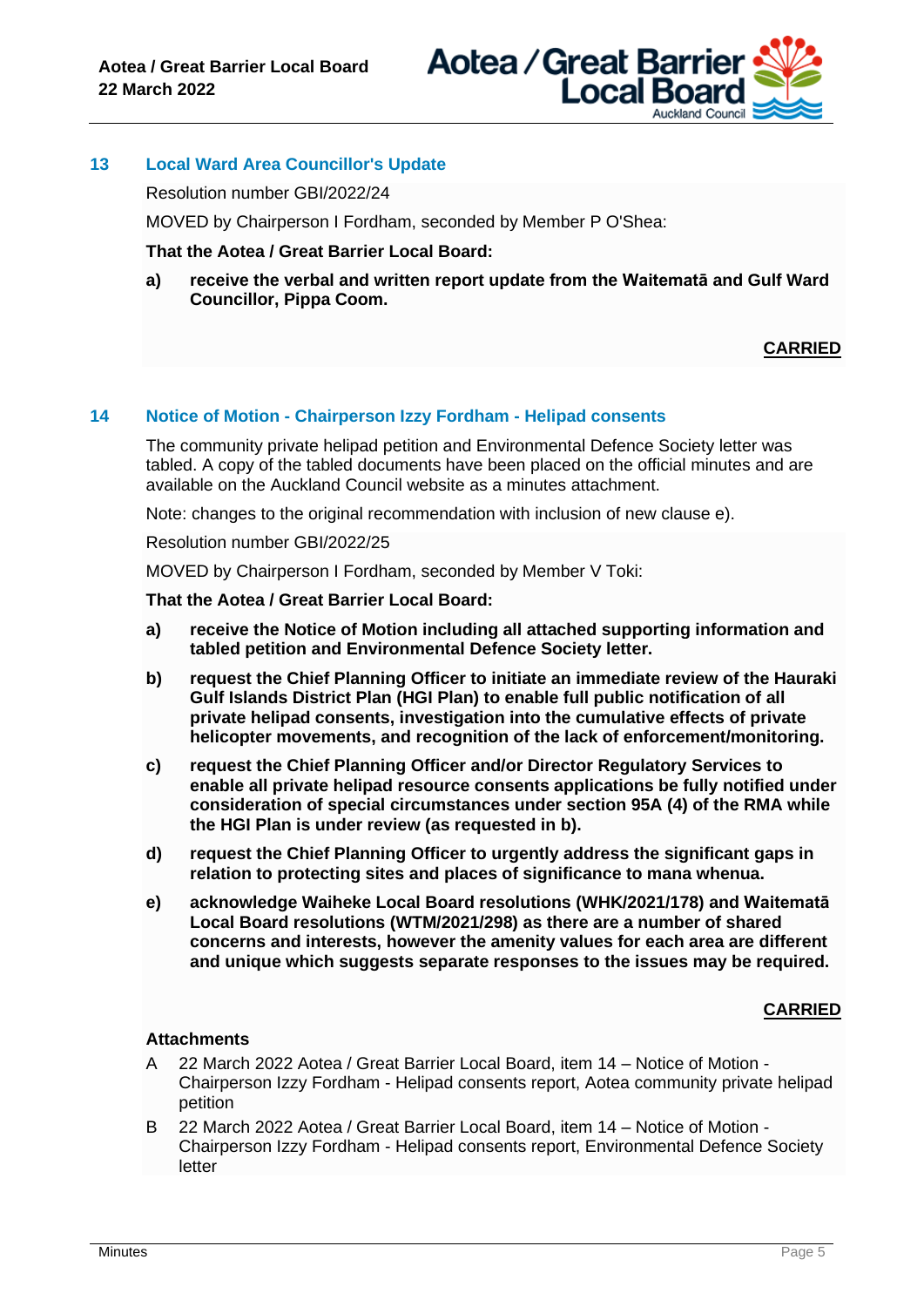

# **15 Pekapeka Survey Aotea / Great Barrier Island 2021**

Resolution number GBI/2022/26

MOVED by Chairperson I Fordham, seconded by Member V Toki:

#### **That the Aotea / Great Barrier Local Board:**

**a) receive the Autonomous Pekapeka Survey Aotea / Great Barrier Island 2021.**

**CARRIED**

## **16 Council-controlled Organisations Quarterly Update: Quarter Two, 2021-22**

Resolution number GBI/2022/27

MOVED by Chairperson I Fordham, seconded by Deputy Chairperson L Coles:

#### **That the Aotea / Great Barrier Local Board:**

- **a) receive the Council-controlled Organisations Quarterly Report for Quarter Two 2021-22.**
- **b) approve updates to the Joint CCO Engagement Plan 2021-2022.**
- **c) thank Auckland Transport and local contractors Fulton Hogan and Aotea Contractors for sealing Puriri Bay Road.**

**CARRIED**

## **17 Local board input to development of Auckland Transport's Interim Speed Management Plan**

Note: changes to the original recommendation were made with the agreement of the meeting.

Resolution number GBI/2022/28

MOVED by Chairperson I Fordham, seconded by Member P O'Shea:

#### **That the Aotea / Great Barrier Local Board:**

- **a) provide the following feedback on the introduction of an interim Auckland Speed Management Plan:**
	- **i) Aotea / Great Barrier Island is an open speed area with roads that are shared, narrow and often unmarked**
	- **ii) The Local Board Plan 2020 has key initiatives to keep our shared roads safe and healthy with road improvements such as sealing, and installing traffic calming solutions**
	- **iii) Note consideration of an overall speed limit for the island rather than for individual areas**
	- **iv) Suggest the use of speed reduction signage for village areas, marae, schools and beaches**
	- **v) Note the island has limited enforcement officers which needs to be taken into account for any proposed changes.**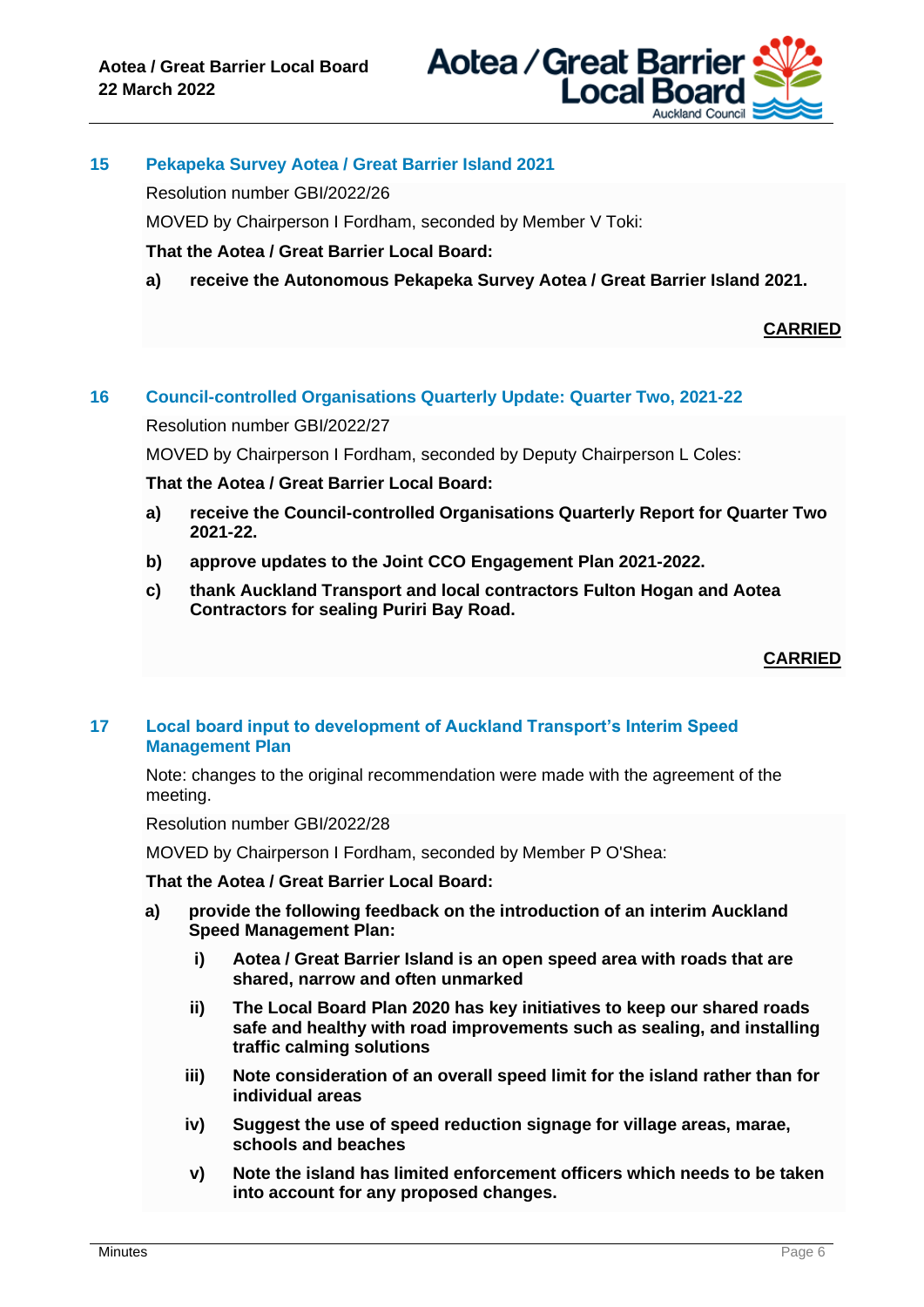

- **b) note that there is a number of speed management plans taking place currently which can lead to confusion for engagement with the community.**
- **c) note that current consultation is out for changes of speed limits around the Kawa and Motairehe marae only.**
- **d) request a workshop with Auckland Transport before wider public consultation to specifically work through local speed limits for the wider island and any potential specific locations of change.**

**CARRIED**

# **18 Local Board Correspondence**

Resolution number GBI/2022/29

MOVED by Chairperson I Fordham, seconded by Member V Toki:

## **That the Aotea / Great Barrier Local Board:**

**a) note the letter dated 9 March 2022 from Hon David Parker, Minister of Oceans and Fisheries as Attachment A to this report.**

# **CARRIED**

## **19 Aotea / Great Barrier Local Board Governance Forward Work Calendar 2019 - 2022**

Resolution number GBI/2022/30

MOVED by Chairperson I Fordham, seconded by Deputy Chairperson L Coles:

## **That the Aotea / Great Barrier Local Board:**

**a) note its Governance Forward Work Calendar for the political term 2019 - 2022 as at March 2022.**

**CARRIED**

## **20 Aotea / Great Barrier Local Board Workshop Record of Proceedings**

Resolution number GBI/2022/31

MOVED by Chairperson I Fordham, seconded by Member P O'Shea:

## **That the Aotea / Great Barrier Local Board:**

**a) note the record of proceedings for the local board workshops held on Tuesday 15 February, Tuesday 1 March and Tuesday 8 March 2022.**

**CARRIED**

## **21 Consideration of Extraordinary Items**

There was no consideration of extraordinary items.